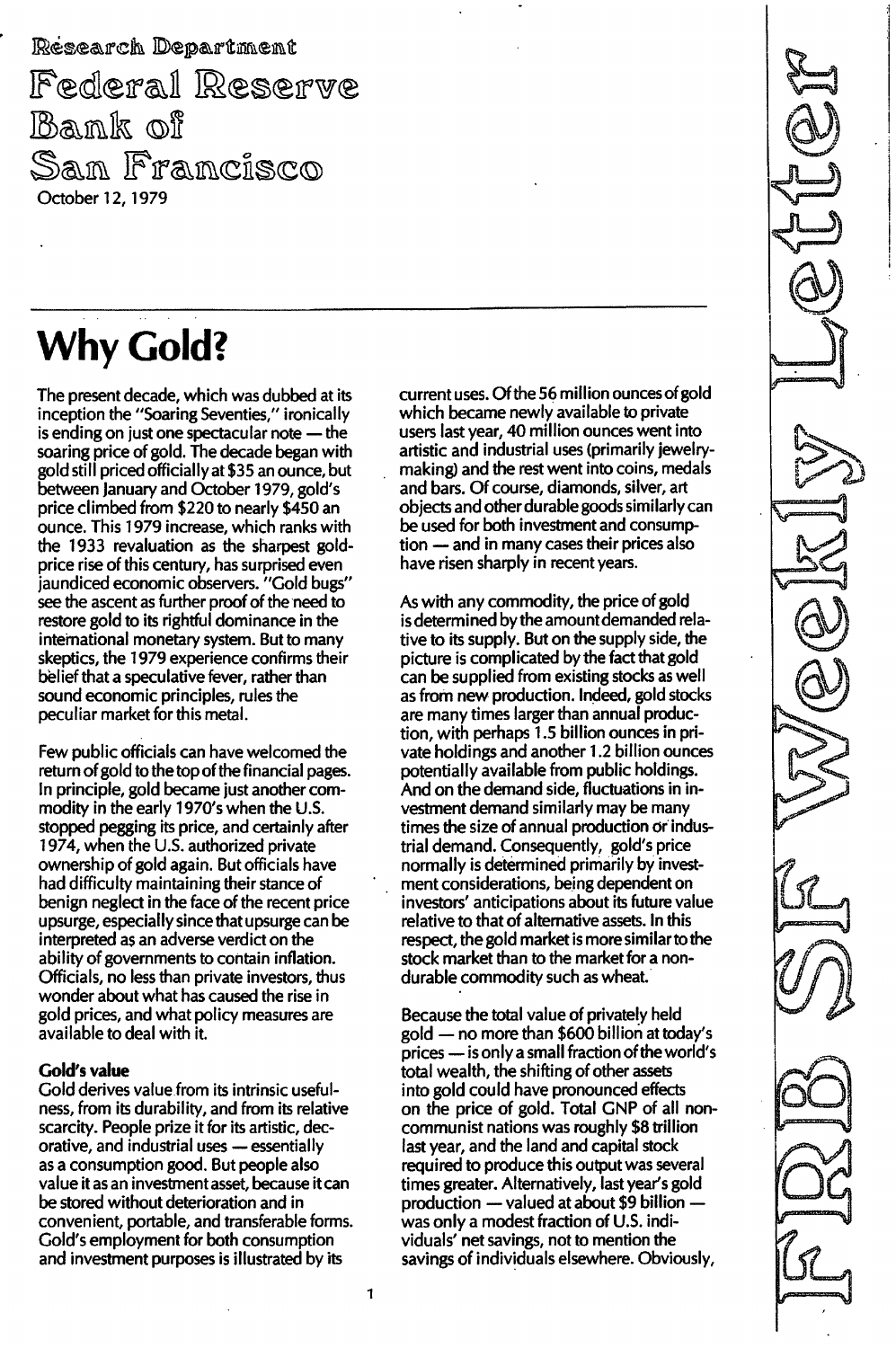Research Department

## Federal Reserve Bank of San Francisco

Opinions expressed in this newsletter do not necessarily reflect the views of the management of the Federal Reserve Bank of San Francisco, nor of the Board of Governors of the Federal Reserve System.

from either standpoint, people around the world need shift only a small portion of their wealth into gold  $-$  buy a few gold coins  $-$  to bring about a drastic rise in its price. But by the same token, even a slight decline in gold's attractiveness can cause its price to tumble, so that gold is also a potentially risky investment.

Why would individuals want to invest in gold? Partly, they use gold as protection against losses on other investments. Traditionally, people throughout the world have held gold against panics, wars, and other upheavals that have often sharply degraded the value of stocks and other financial assets. More recently, many investors have found that holding gold reduces the risk that their wealth will be eroded by an unforeseen acceleration in inflation. This insurance characteristic has made gold attractive as an investment asset even in periods when its purchasing power was declining in terms of commodities.

Recently, of course, gold's purchasing power has been rising, making it a very attractive (although still risky) hedge against inflation. This has not always been true; indeed, for most of the post-World War II period, gold's price was pegged to the dollar, and its purchasing power declined with inflation. Investment in virtually any other asset stocks, silver, or even savings bonds - would have yielded a higher return during that period. Since 1971, however, gold has risen faster in price than have commodities generally, despite sharp short-term price fluctuations which brought losses to some gold investors.

#### **Gold's rise**

Still, gold's upward march has been neither steady nor uninterrupted (see chart). Gold prices surged in 1971, roughly in line with the first devaluation of the dollar, and they accelerated further in 1973 and 1974, with the rise of world inflation and the adoption of floating exchange rates. But gold prices then fell nearly one-third in the 1975-76 period, with the temporary weakening of

inflationary pressures - only to rise even more spectacularly this year as U.S. inflation accelerated again.

These shifting gold-price trends reflect changing sentiments about national currencies. Prior to the 1970's, the purchasing powers of individual national currencies were linked, at least loosely, through the mechanism of fixed exchange rates. The dollar served as a widely accepted and fairly stable international asset. Gold's utility as an investment was accordingly limited, particularly as it was linked to the dollar for most of that period. But then, with the acceleration and divergence of national inflation rates, fixed exchange rates became impossible to maintain any longer. As a result, the purchasing powers of alternative currencies have often diverged sharply and unpredictably. However, the considerable ups and downs in currency values of the 1973-79 period have made investment in any single national currency a risky endeavor. Not surprisingly, then, gold has increased in attractiveness as a hedge against the uncertain prospects for individual currencies, as well as against currencies collectively. For this reason, gold has been especially sensitive to the inflation outlook, its price rising or falling with the waxing or waning of inflation fears.

Nonetheless, we can detect differences between the situation in 1977-78 and the situation this year. Much of the 1977-78 runup in gold prices can be attributed to U.S. inflation and the resulting decline in the value of the dollar, especially against "harder" currencies such as the Swiss franc. The dollar price of gold rose 68 percent over that twoyear period - but the dollar price of the Swiss franc and the yen each rose about 50 percent, while the dollar price of the mark increased 23 percent. These currencies - if not quite "as good as gold" - were at least considerably superior to the dollar as inflation hedges.

In 1979, however, the situation apparently has changed drastically. Since last January, gold has risen more than 80 percent against the dollar — and by nearly as much against the yen, the mark and the Swiss franc, reflect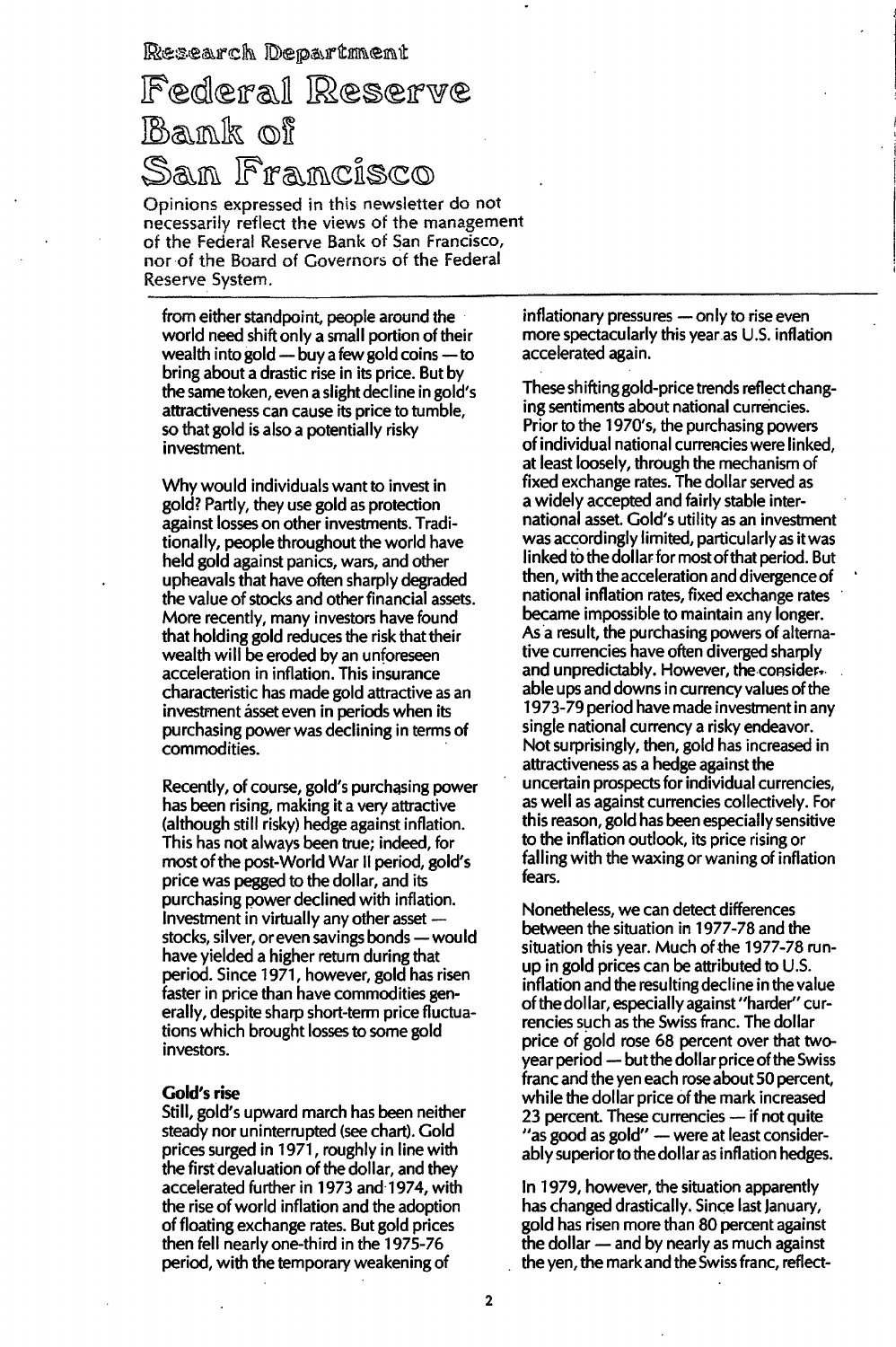ing a shift in inflation prospects throughout the entire industrial world. Inflation has speeded up in Germany, Japan and Switzerland, brought about (at least in Germany and Switzerland) by a monetary acceleration which was caused in part by their heavy market intervention in support of the dollar. Also, around midyear, fears of further inflation were fanned by the sharp increase in oil prices announced at that time. Altogether, the upsurge in gold prices reflects the perception by investors that the inflation prospects of the major industrial countries are more closely  $-$  and adversely  $-$  linked than they had been previously.

#### Gold - and policy

Public officials feel pressured to "do something" about gold - understandably so, in view"df'its high visibility and past monetary role. Increased gold sales by the U.S. and the International Monetary Fund could help dampen the rise in gold prices. But even if sales were (say) doubled, they would remain small compared to the stock now in private hands, and thus, would be unlikely to reverse the upward price trend. Indeed, expanded sales could backfire if they were perceived as a substitute for tighter domestic economic policies. Again, any attempt to restrict private purchases of gold could also backfire, because investors might then turn back to "strong" currencies such as the mark and

Swiss fianc, putting further pressure on the dollar.

More importantly, recent events have shown that gold's rise is a symptom, not a cause, of the uncertainty and pessimism about future economic conditions that at other times have led to fluctuations in land values, in stock prices, and in exchange rates. Investors have learned, often painfully, to switch among a variety of assets in response to their changing perceptions of the future state of the national and international economies. As a result, we have experienced frequent and often precipitous changes in the prices of such assets.

Thus, in the last analysis, effective antiinflation policies are likely to be the most effective gold policy in the period ahead. The tighter monetary-policy package adopted last weekend has promising implications on this score; indeed, gold's price fell to \$375 an ounce this Monday from last week's peak of \$444 an ounce. There are also signs that monetary policy is tightening abroad as well. These developments suggest that, with the containment of inflation pressures, gold's price could continue to fall as it did in -1975- 76, because investors then would feel more secure in putting their money back into other assets.

Charles Pigott